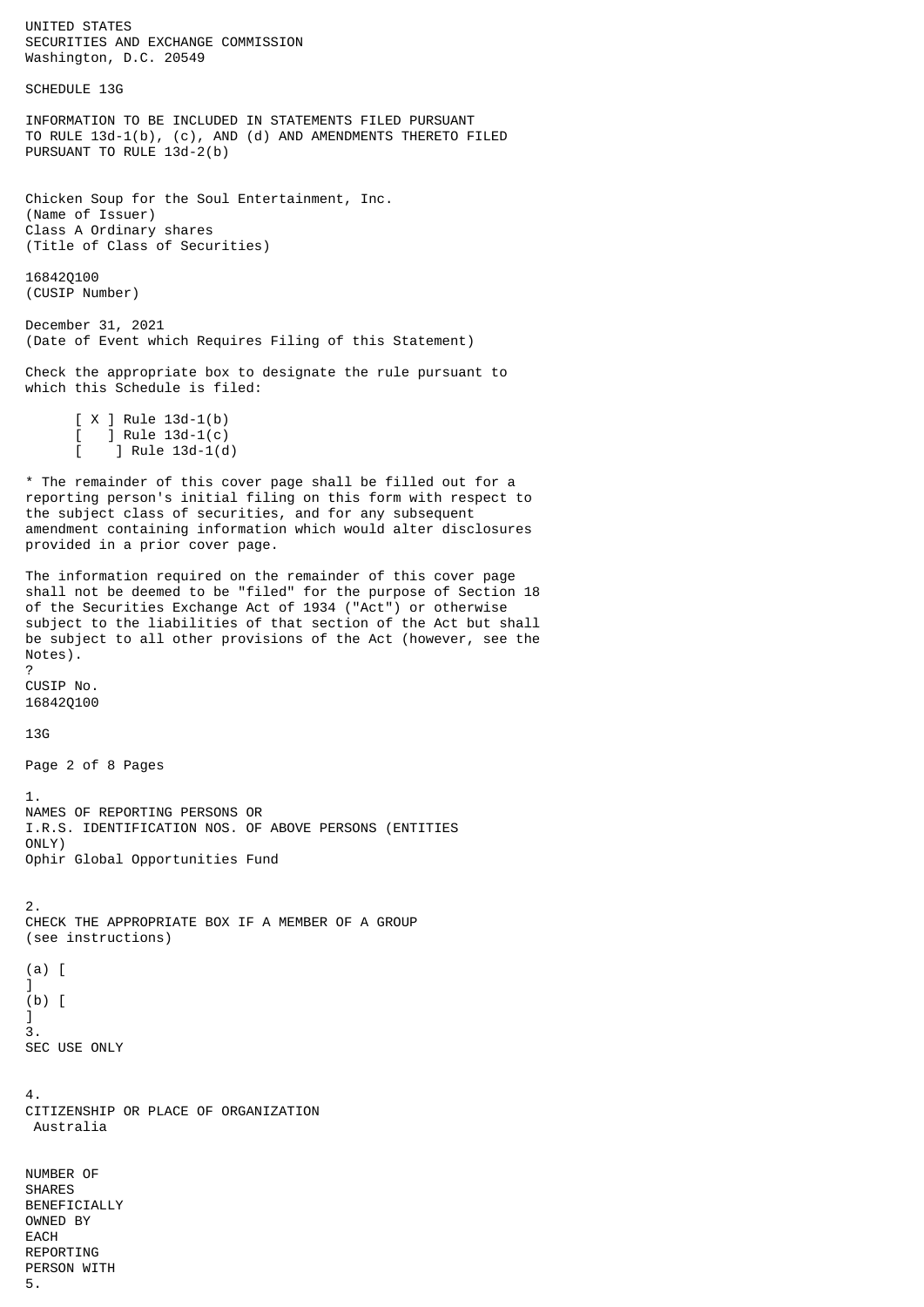SOLE VOTING POWER 524,797 Class A Ordinary Shares 6. SHARED VOTING POWER 7. SOLE DISPOSITIVE POWER 524,797 Class A Ordinary Shares 8. SHARED DISPOSITIVE POWER 9. AGGREGATE AMOUNT BENEFICIALLY OWNED BY EACH REPORTING PERSON 524,797 Class A Ordinary Shares 10. CHECK IF THE AGGREGATE AMOUNT IN ROW (9) EXCLUDES CERTAIN SHARES (see instructions) [ ] 11. PERCENT OF CLASS REPRESENTED BY AMOUNT IN ROW (9) 5.99% 12. TYPE OF REPORTING PERSON (see instructions) OO ? CUSIP No. 16842Q100 13G Page 3 of 8 Pages Item 1. (a) Name of Issuer Chicken Soup for the Soul Entertainment, Inc. (b) Address of Issuer?s Principal Executive Offices 132 East Putnam Avenue ? Floor 2W Cos Cob, CT 06807 Item 2. (a) Name of Person Filing Ophir Global Opportunities Fund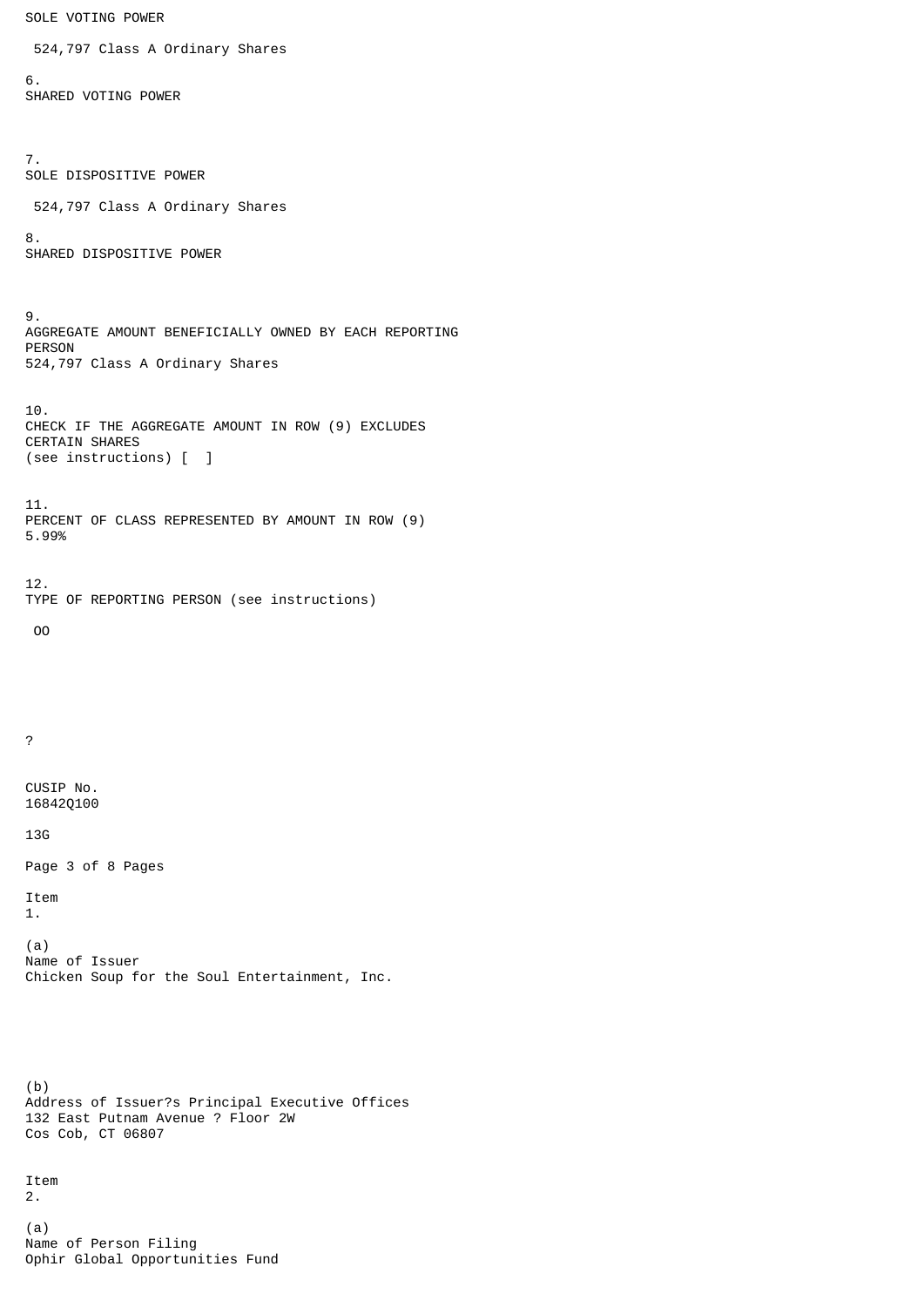(b) The address of the principal place of the Filer is located at: Level 26, Governor Philip Tower One Farrer Place, Sydney, NSW 2000 (c) For citizenship of Filers, see Item 4 of the cover sheet for each Filer. Ophir Funds are Australian-domiciled. (d) Title of Class of Securities Class A Ordinary Shares, par value \$0.0001 per share (the ?Class A Ordinary Shares?) (e) CUSIP Number 16842Q100 Item 3. If this statement is filed pursuant to ??240.13d-1(b) or 240.13d-2(b) or (c), check whether the person filing is a: (a) [ ] Broker or dealer registered under section 15 of the Act (15 U.S.C. 78o). (b) [ ] Bank as defined in section 3(a)(6) of the Act (15 U.S.C. 78c). (c) [ ] Insurance company as defined in section 3(a)(19) of the Act (15 U.S.C. 78c). (d) [ ] Investment company registered under section 8 of the Investment Company Act of 1940 (15 U.S.C. 80a-8).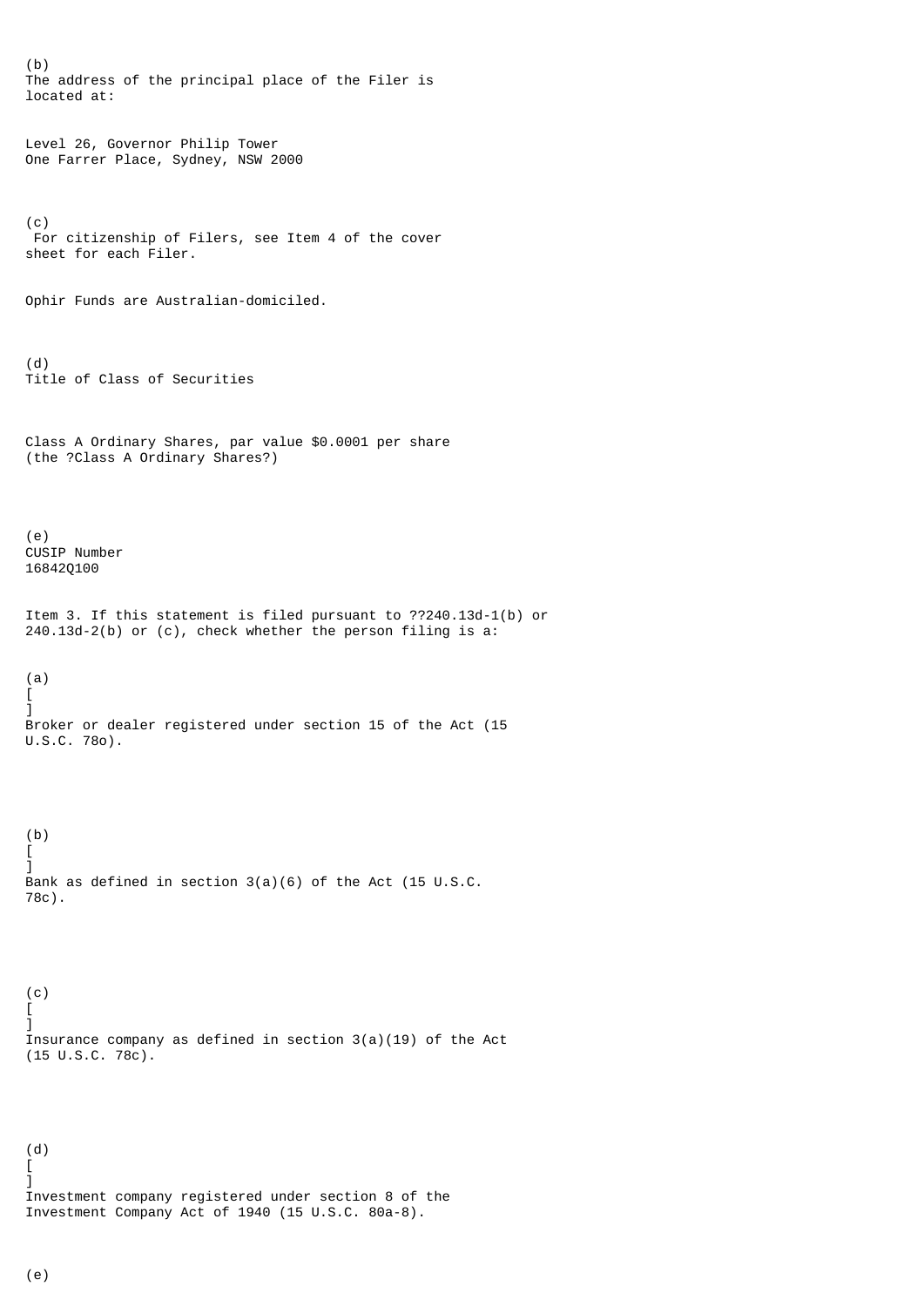[X] An investment adviser in accordance with ?240.13d- $1(b)(1)(ii)(E);$ 

CUSIP No. 16842Q100

13G

Page 4 of 8 Pages

(g) [ ] A parent holding company or control person in accordance with ?240.13d-1(b)(1)(ii)(G);

(h) [  $\bf{l}$ A savings associations as defined in Section 3(b) of the Federal Deposit Insurance Act (12 U.S.C. 1813);

(i) [  $\bf{l}$ A church plan that is excluded from the definition of an investment company under section 3(c)(14) of the Investment Company Act of 1940 (15 U.S.C. 80a-3);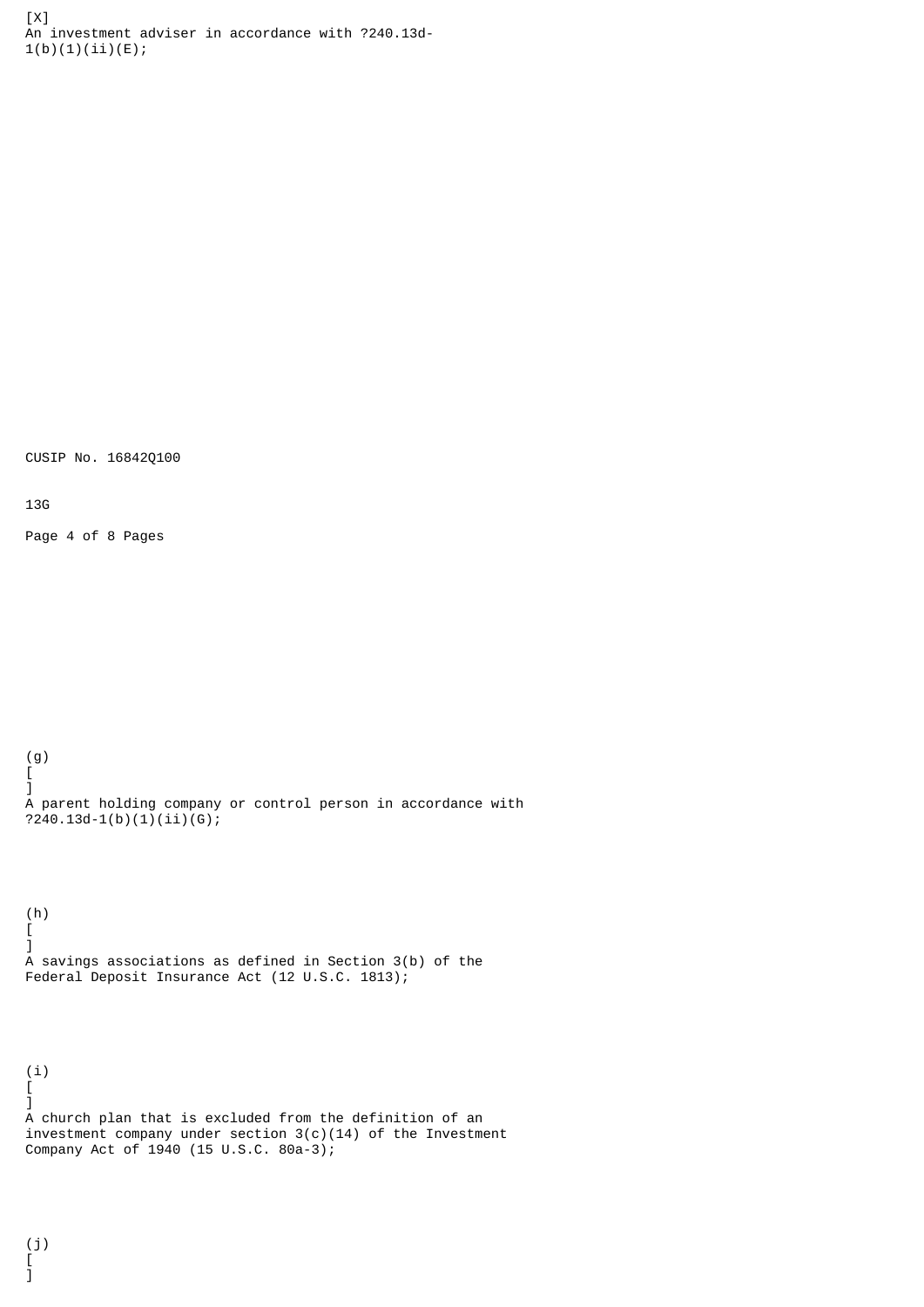Group, in accordance with  $?240.13d-1(b)(1)(ii)(J)$ .  $\mathcal{L}$ CUSIP No. 16842Q100 13G Page 5 of 8 Pages Item 4. Ownership. (a) Amount beneficially owned: 524,797 Class A Ordinary Shares\* (b) Percent of class: 5.99% (c) Number of shares as to which the person has: (i) Sole power to vote or to direct the vote 524,797 Class A Ordinary Shares\* (ii) Shared power to vote or to direct the vote (iii) Sole power to dispose or to direct the disposition of 524,797 Class A Ordinary Shares\* (iv) Shared power to dispose or to direct the disposition of \* Ophir Asset Management US LLC serves as the investment manager to Ophir Global Opportunities Fund, Ophir Global High Conviction Fund, collectively the ?Ophir Funds? and the Accounts. This report shall not be deemed an admission that the Reporting Persons are beneficial owners of the Shares for purposes of Section 13 of the Securities Exchange Act of 1934, as amended, or for any other purpose. Each of the Reporting Persons disclaims beneficial ownership of the Shares reported herein except to the extent of the Reporting Person?s pecuniary interest therein. The percentages herein are calculated based upon a statement in the Issuer?s Form 10-Q, as of September 30, 2021 which was filed

on November 8, 2021, that there were 8,766,165 shares of Class A common stock issued and outstanding.

Item 5. Ownership of Five Percent or Less of a Class.

Not applicable.

CUSIP No. 16842Q100

13G

Page 6 of 8 Pages

Item 6. Ownership of More than Five Percent on Behalf of Another Person.

Not applicable.

Item 7. Identification and Classification of the Subsidiary Which Acquired the Security Being Reported on By the Parent Holding Company.

Not applicable.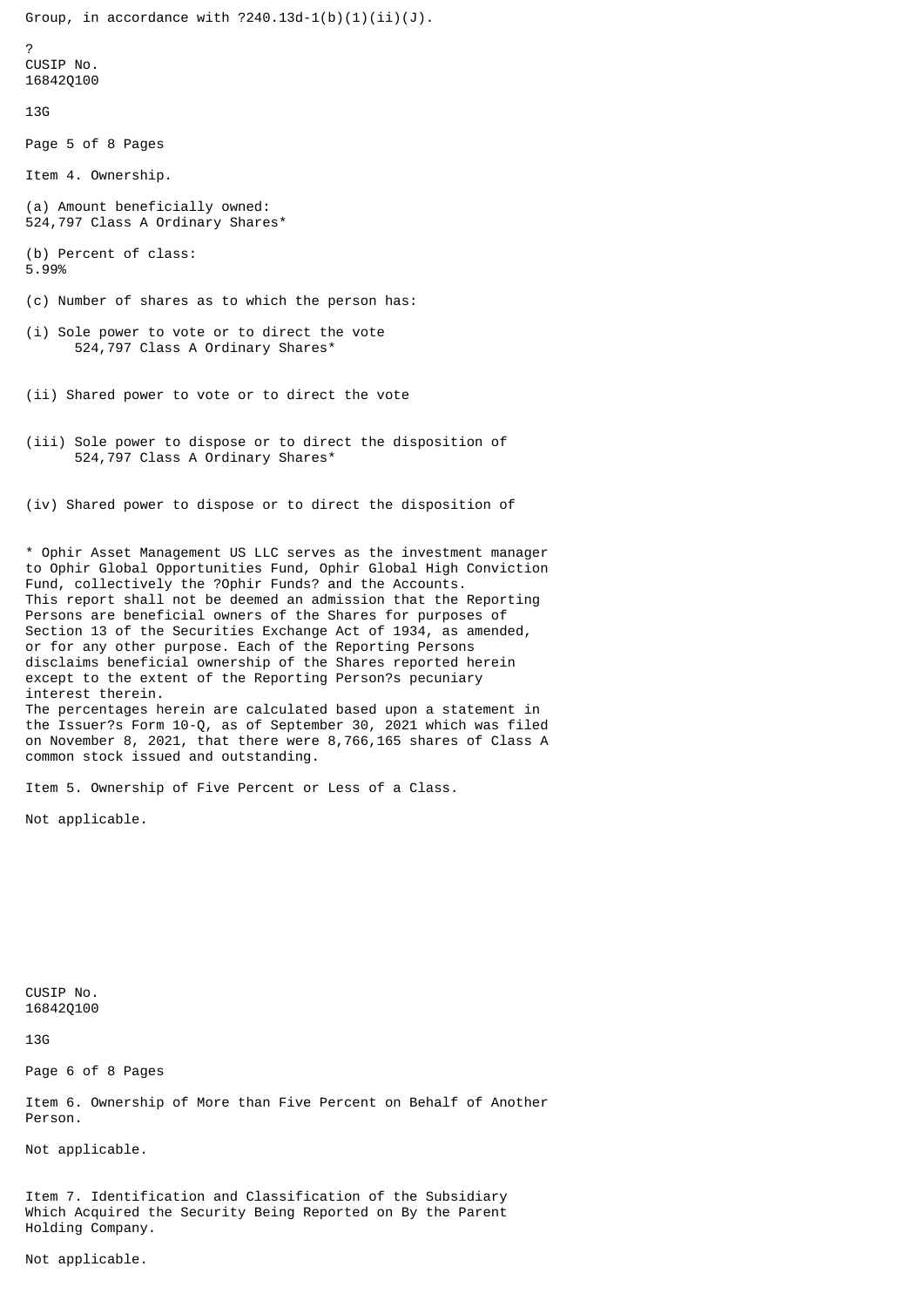Item 8. Identification and Classification of Members of the Group.

Not applicable.

Item 9. Notice of Dissolution of Group.

Not applicable.

? CUSIP No. 16842Q100

13G

```
Page 7 of 8 Pages
```
Item 10. Certification.

 By signing below I certify that, to the best of my knowledge and belief, the securities referred to above were not acquired and are not held for the purpose of or with the effect of changing or influencing the control of the issuer of the securities and were not acquired and are not held in connection with or as a participant in any transaction having that purpose or effect.

## **SIGNATURE**

After reasonable inquiry and to the best of my knowledge and belief, I certify that the information set forth in this statement is true, complete and correct.

Dated: February 14, 2022

Ophir Asset Management US LLC

By: /s/ Melanie Harris, CCO

\_\_\_\_\_\_\_\_\_\_\_\_\_\_\_\_\_\_\_\_\_\_\_\_\_\_\_\_\_\_\_\_\_\_\_\_\_\_\_\_

? CUSIP No. 16842Q100

13G

Page 8 of 8 Pages

EXHIBIT A AGREEMENT REGARDING JOINT FILING OF STATEMENT ON SCHEDULE 13D OR 13G Statement Pursuant to Rule 13d-1(k)(1) The undersigned hereby consent and agree to file a joint statement on Schedule 13G under the Securities Exchange Act of

1934, as amended, with respect to the Class A Ordinary Shares of Chicken Soup for the Soul Entertainment, Inc. beneficially owned by them, together with any or all amendments thereto, when and if appropriate. The parties hereto further consent this Statement pursuant to Rule  $13d-1(k)(1)(iii)$  as an exhibit to Schedule 13G, thereby incorporating the same into such Schedule 13G.

Dated: February 14, 2022